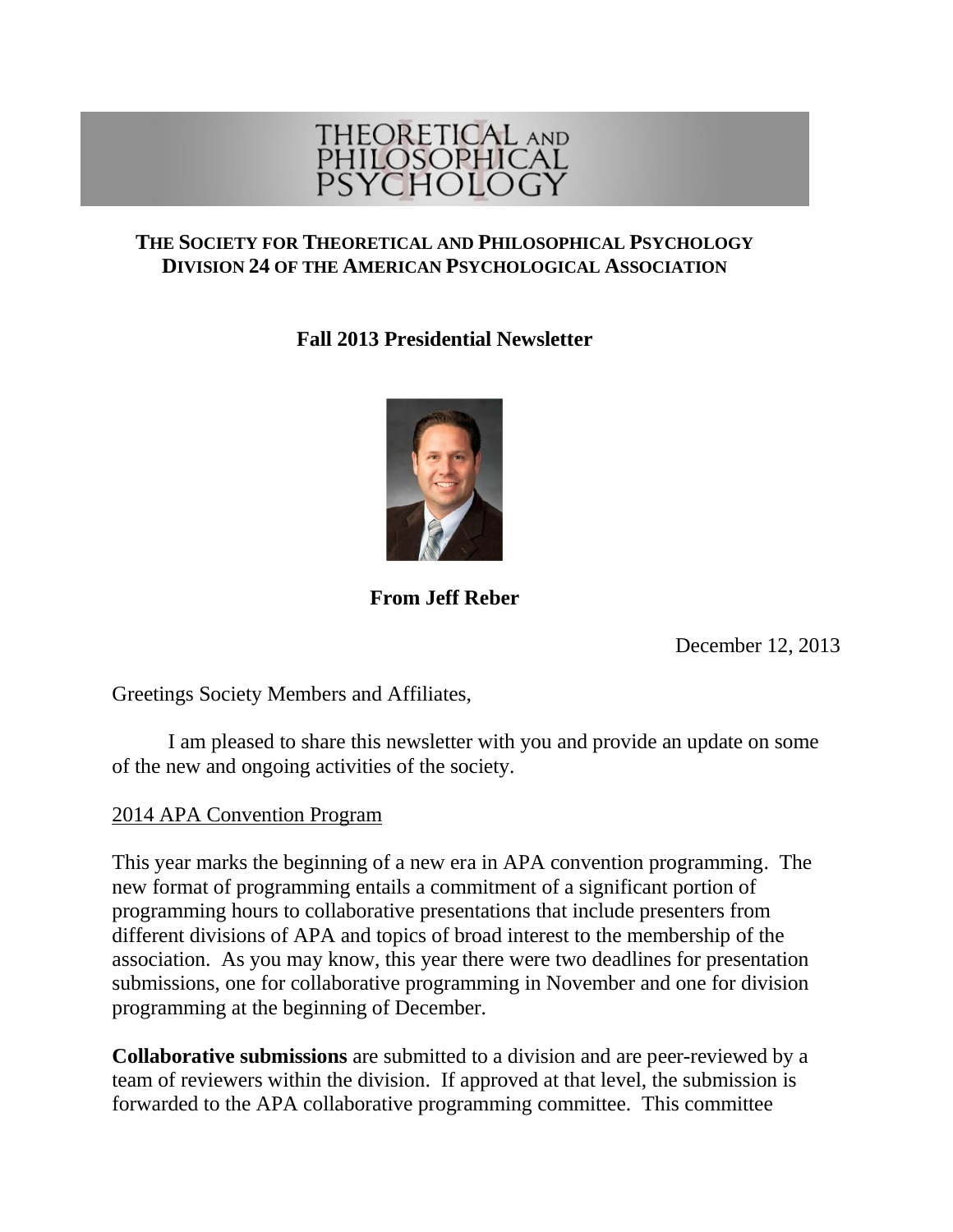reviews proposals and decides if they are suitable for presentation as part of the collaborative program. If they deem the proposal unsuitable for that level of programming, the submission is returned to the division program chair. The chair and division president may then choose to select the proposal as part of the division program or they can reject the proposal. Our division received several of these submissions and, following peer-review, all but 1 of them were forwarded to the APA collaborative programming committee for their review and decision. We have not yet heard back from this committee.

**Division proposals** are submitted in the traditional manner. The submissions we have received this year are currently being reviewed. The hours afforded to divisions for convention programming have been significantly curtailed to allow for collaborative programming. Furthermore, we expect some of the collaborative proposals we forwarded to the APA committee to be rejected for collaborative programming. If any of these collaborative submissions are then accepted for divisional programming the available hours for division submissions will be further reduced.

Thanks to the foresight of Blaine Fowers and David Goodman, a number of practices were initiated at last year's convention that will improve our chances of receiving collaborative programming hours this year and will offset the hours of divisional programming that have been lost. First, at the 2012 convention Blaine organized a coalition of foundational divisions (1, 24, 26, 32, and 39). The presidents and program chairs of these divisions met at that convention and took on the task of developing collaborative presentations for the 2013 convention, under the title of "Big Questions, Essential Conversations." Those of you who attended the two collaborative symposia in Hawaii last August know that these were extremely informative, interesting, and well attended events. Blaine has graciously agreed to continue heading up this coalition and the coalition has again submitted two very strong collaborative proposals for the 2014 convention. We look forward to "The Big Questions, Essential Conversations" symposium series becoming a mainstay of collaborative programming every year.

The second practice that was initiated by Blaine and David at the last convention was the inclusion of hospitality suite presentations and activities as part of the division's convention program. This programming included presentations, follow-up conversations on symposia and poster presentations, coalition and division social hours, and the division executive committee and business meetings. Moving some of these events to the hospitality suite freed up convention program hours for presentations, but we also had very good, high quality presentations and conversations in the hospitality suite itself. This year, we will continue to integrate hospitality suite programming and events with convention programming to create one overall,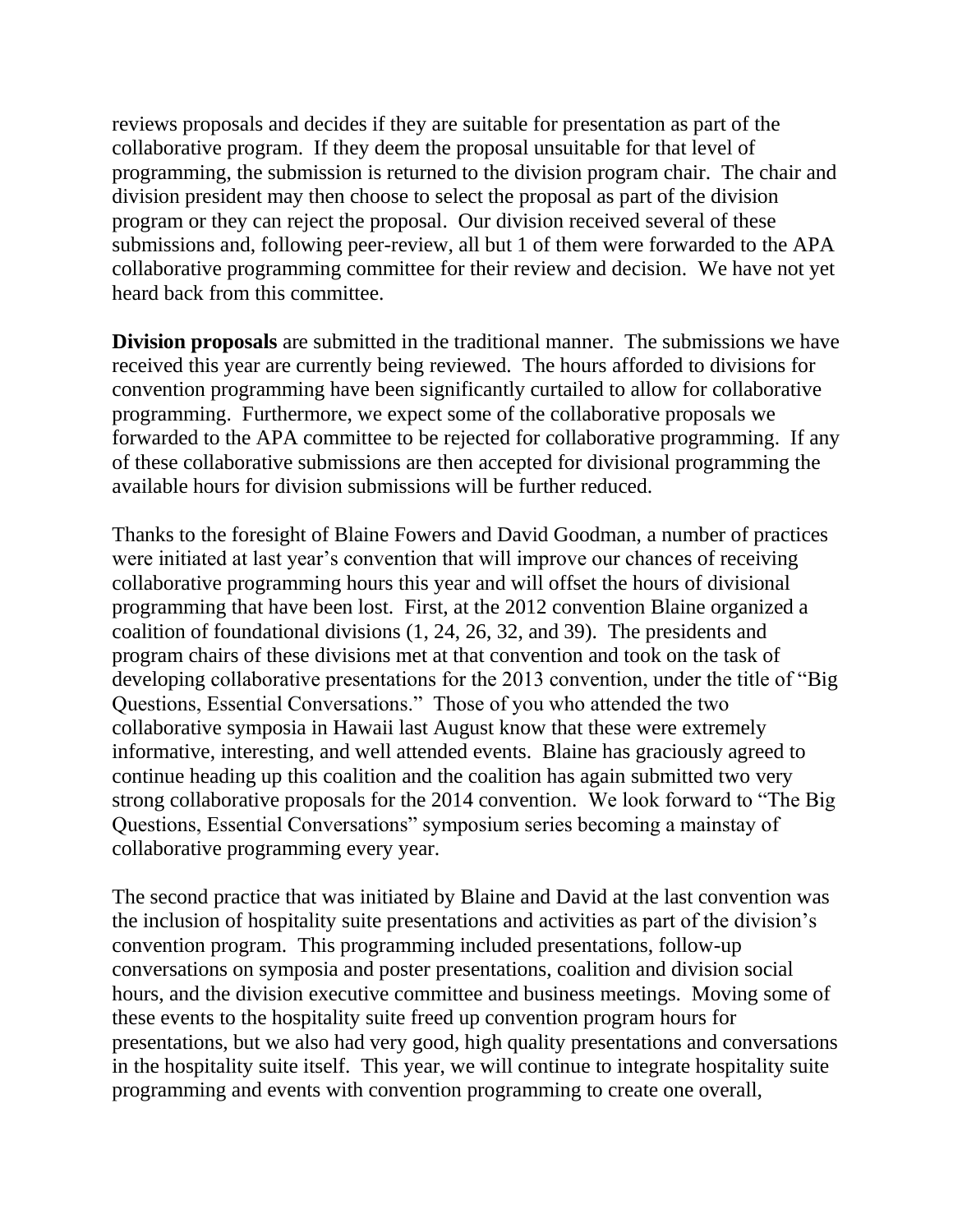hopefully seamless division program that will afford us the hours needed to engage the ideas that excite us and will allow us the time to have the meaningful conversations these ideas deserve. Details about hospitality suite programming will be shared via this and other listserves in the near future.

Before I leave this topic of the convention I want to acknowledge the great work of my program chair, Ed Gantt, who has had to learn everything from computer programming to APA administrative policies and politics in trying to figure out how all of these new features of the convention work. The role of program chair is already labor intensive, but this year it is especially burdensome, and I appreciate his perseverance and patience with the rollout of this new programming format. I also want to thank those who are reviewing submissions for their work. Finally, I want to thank all of you who have submitted proposals. They cover a range of interesting and creative topics and I hope we can include many of them in the program this August.

### 2014 Midwinter Meeting

This year the Society will hold its annual meeting in Atlanta, Georgia from March 6-8 at the Embassy Suites hotel in Buckhead. I am pleased to report that we have arranged for a very reasonable room rate of \$129.00 per night, which includes a tworoom suite, complimentary in-room wireless, complimentary meeting room wireless, and a complimentary cooked to order breakfast for all registered guests. I strongly encourage all attendees who are not local to the area to stay in the midwinter meeting hotel as we will have a number of evening events in the hotel alongside our daytime program. When making your reservation (ph. 404-261-7733) be sure to identify yourself with STPP to get the special midwinter meeting rate.

The call for proposals for the midwinter conference was sent out on various listserves and posted on the website in October. Please be reminded that the deadline for submissions is this Sunday, December  $15<sup>th</sup>$ . We are eager to receive submissions from all society members and affiliates and hope you will include students, early career psychologists, and associates from other disciplines, practice domains, and professions as presenters or authors on your proposals. The meeting program cochairs, Joseph Ostenson and Joshua Clegg, are busy creating a number of engaging events and activities, including evening gatherings and conversations in a hospitality suite at the hotel. The site hosts, Kareen Malone and Lisa Osbeck have organized a wonderful group dinner and other dining options that are sure to please any palate. We are also fortunate to have the psychology department at the University of West Georgia as a co-sponsor of the event. We look forward to receiving your submissions and to a stimulating program.